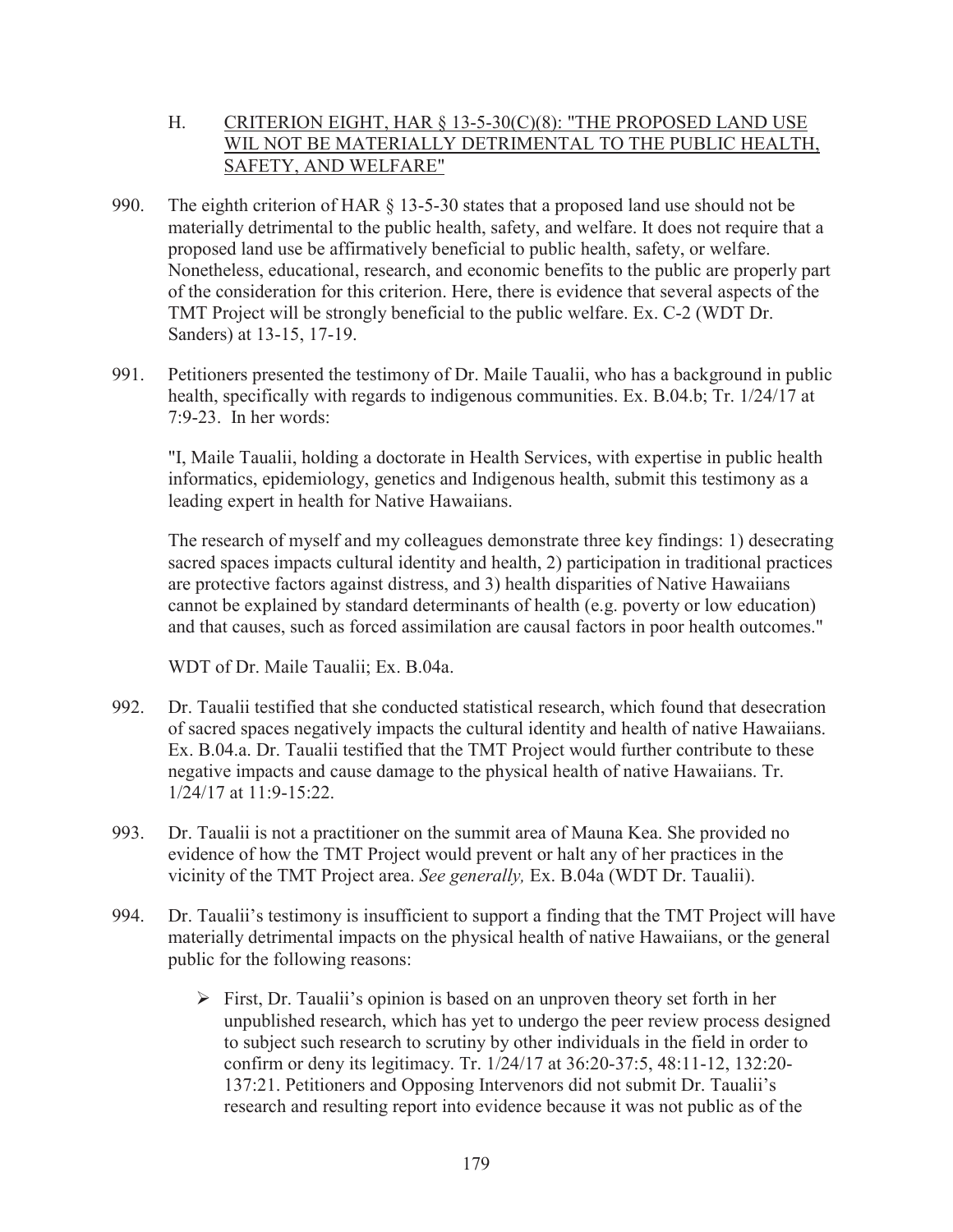evidentiary proceeding. Tr. 1/24/17 at 51:18-19, 86:6-11. Accordingly, the Parties and the Hearing Officer were unable to examine the statistics underlying Dr. Taualii's assertions.

- $\triangleright$  Second, Dr. Taualii's research was limited in scope, and does not address the welfare of the general public. Dr. Taualii's research was confined to a study of the TMT Project's impacts on native Hawaiians who opposed the TMT Project. Tr. 1/24/17 at 77:8-78:14. The research did not account for impacts on the health of native Hawaiians who support the TMT Project, nor did it consider the impacts on general public beyond the native Hawaiian community. Tr. 1/24/17 at 134:3- 135:7.
- $\triangleright$  Third, even if Dr. Taualii's research is accepted as true, it does not establish that the TMT Project alone will be materially detrimental to public health, safety, and welfare. This is because the TMT Project would be one of many factors that ostensibly impacts cultural identity, and therefore, health. Dr. Taualii testified that cultural identity and health are affected by factors such as the destruction of sacred spaces, loss of native language, loss of connection to the land, and environmental deprivation. Ex. B-04.a. Cultural identity and health are also impacted by factors contributing to the colonization, assimilation, and learned helplessness of native Hawaiians. Ex. B-04. a, Tr. 1/24/17 at 12:17-15:22, 23:11- 24:15, 46:22-47:11, 61:6-62:12, 96:6-97:4, 113:7-11.
- $\triangleright$  Finally, Dr. Taualii's personal bias tainted the outcome of her research and opinion. Dr. Taualii initially requested to be a party to this proceeding to oppose the TMT Project. Tr. 1/24/17 at 131:18-132:3. Additionally, Dr. Taualii was not aware of any peer review studies that supported her claims of trauma to native Hawaiians as a result of the TMT Project. Her own study was developed after forming a belief or bias that would oppose the TMT Project so the scientific credibility of her study is unverified. See Tr. 1/24/17 at 132:12-19.
- 995. Other witnesses who generally testified about the perceived health impacts on native Hawaiians were: Dr. Aluli Meyer, Prof. Osorio, Prof. Kaholokula, Perreira and Teale.
- 996. Dr. Manulani Aluli Meyer, a witness called by Petitioner Flores-Case `Ohana, who is educated and experienced in the field of Indigenous Epistemology (philosophy of knowledge), testified in opposition to the TMT Project, generally stating that the TMT Project will negatively impact Hawaiian culture and cultural practices on Mauna Kea, as well as public health, safety, and wellness. *See generally*, Ex. B.05a. Here is her story:

"Ke welina mai nei. I am Manulani Aluli Meyer, the fifth daughter of Emma Aluli and Harry Meyer. The Aluli ohana hail from Mokapu, Kailua, Kamamalu, Kohala, Hilo One and Wailuku – Oahu, Hawaii, Maui. I am a 30+ year practitioner of hooponopono [healing process through ritualized communication], and a scholar-practitioner of Hawaiian knowledge working as a Wilderness Instructor and Outdoor Educator for 20+ years, and as a Professor of Education for 15+. My work is in the field of Indigenous Epistemology or Philosophy of Knowledge as it applies to world-wide awakening within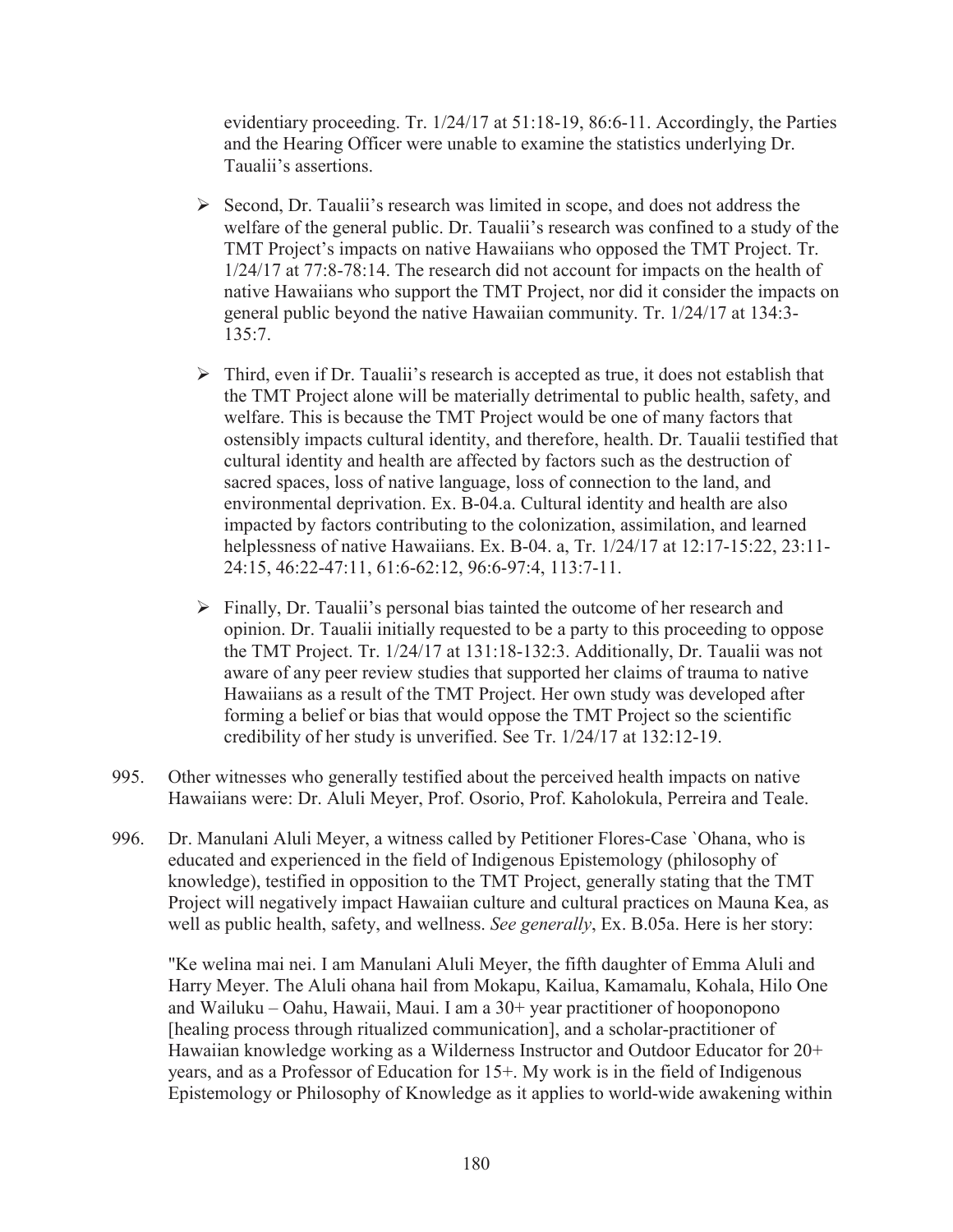systems [ie: education, economics, evaluation, prison reform, health]. I earned my Doctorate from Harvard University in 1998 on this topic and have taught at the University of Hawaii at Hilo - Education Department; at Te Wananga o Aotearoa largest Maori University in NZ; and currently as the Director of Indigenous Education at the University of Hawaii West Oahu. I now evaluate Indigenous PhD's from around the globe, and discuss/write about native knowledge systems throughout multiple countries and universities. My job now is to assist the University of Hawaii to become a clearly definitive and inspiring Indigenous serving higher education system."

WDT of Dr. Manulani Aluli Meyer; Ex. B.05a.

Dr. Aluli Meyer's opinion is based on the theory that modern science and academia are unable to capture the intangible features of Hawaiian culture and practices, and that these intangible features will be negatively impacted by the TMT Project. Ex. B.05a; Tr. 1/26/17 at 30:3-39:23.

- 997. Dr. Aluli Meyer's testimony is that the TMT Project will have a substantial adverse impact on Hawaiian culture and cultural practices or public health, safety, and wellness. Dr. Aluli Meyer's testimony/theory is not supported by any empirical data. Ex. B.05a; Tr. 1/26/17 at 68:20-69:21. Dr. Aluli Meyer did not otherwise establish the validity of her theory. Dr. Aluli Meyer conceded that, under the "one truth epistemology" approach of modern academia, the TMT Project will not be materially detrimental to the public health, safety, and welfare. Tr. 1/26/17 at 88:8-18. Accordingly, there is no persuasive rational basis to accept Dr. Aluli Meyer's theories as factually true. Dr. Aluli Meyer conceded that she did not read the CDUA or related documents. Tr. 1/26/17 at 35:3-7.
- 998. Prof. Osorio opined that the results of mismanagement have severe cumulative effects on the peoples' trust and faith in government. Tr. 01/12/17 at 117:16-118:5. Even if that were true, the recent 2014 audit shows that the management of Mauna Kea has improved significantly. Moreover, Prof. Osorio presented no evidence that the TMT Project will be mismanaged. To the contrary, Prof. Osorio acknowledged that in terms of the telescopes, there has been a gradual increase in attentiveness to the environment and culture, even though those things may not have been present in the early approval processes. Tr. 01/12/17 at 83:3-7.
- 999. Professor Joseph Keawe`aimoku Kaholokula, a witness called by Opposing Intervenor Tiffnie Kakalia, is a professor of native Hawaiian health at the John A. Burns School of Medicine, University of Hawai'i at Mānoa. In his words:

"I am the Chair and Professor of Native Hawaiian Health at the John A. Burns School of Medicine, University of Hawaii at Manoa. I hold a PhD in clinical psychology, completed a clinical health psychology post-doctoral fellowship at Tripler Army Medical Center, and hold a license to practice in Hawaii. I have over 20 years of clinical and research experience regarding issues of Native Hawaiian health, to include mental and physical health. I have over 50 scientific publications specific to Native Hawaiian and Pacific Islander health in national and international peer-reviewed journals and provided numerous keynotes, talks, consultations on Native Hawaiian and Pacific Islander health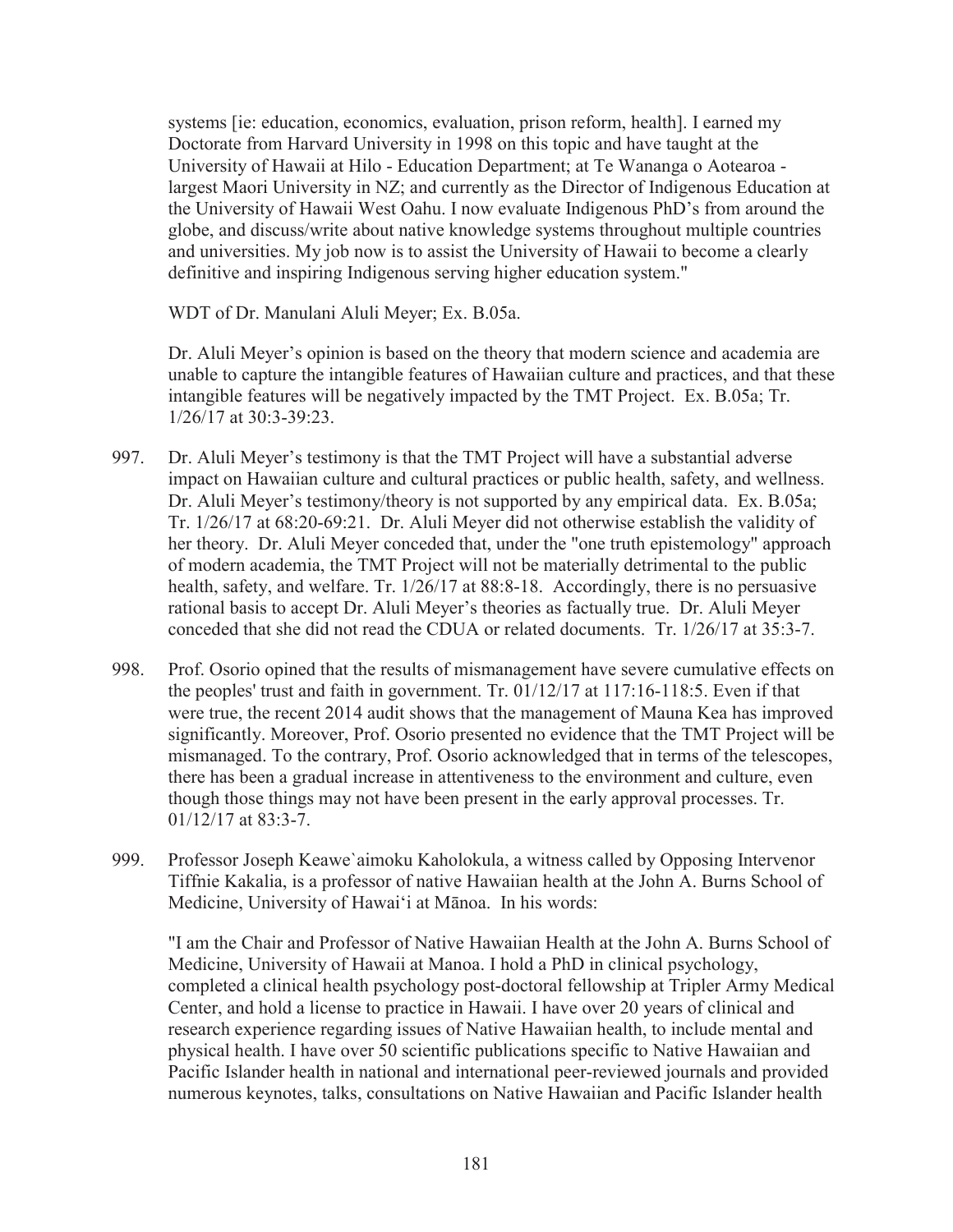nationally and internationally. I sit on several boards of organizations whose mission is focused on either Native Hawaiians or public health issues to include Queen's Health Systems and Papa Ola Lokahi Native Hawaiian Health Board. I am also a member of a Native Hawaiian cultural group known as Halemua o Kualii and have been involved in various Hawaiian cultural practices (e.g., hula and lua) throughout my life."

Ex. F-7b (Statement of Prof. Kaholokula).

- 1000. Prof. Kaholokula offered testimony about the psychological impacts to specific native Hawaiians and testified that the perception of the desecration of Mauna Kea is detrimental to the health and well-being of native Hawaiians. Tr. 2/23/17 at 121:13- 123:9. He has not done any research directly targeting the issue of the TMT Project. Tr. 2/23/17 at 143:12-17. Nor is he aware of any studies with regard to partitioning the cause of stress from TMT and Mauna Kea from all other stress-causing factors for native Hawaiians. Tr. 2/23/17 at 175:13-17.
- 1001. Prof. Kaholokua has not performed clinical examinations upon any of the opponents of the TMT Project and his opinions are not based on any definitive studies or analyses on specific individuals. Tr. 2/23/17 at 175:13-176:5. Prof. Kaholokua is aware of native Hawaiians that support the TMT Project, but has not spoken to either proponents or opponents of the project as part of his research. Tr. 2/23/17 at 143:4-6. Prof. Kaholokula further testified that native Hawaiians, coming from a tradition of seafarers and skilled navigators, can appreciate astronomy's quest to understand the mysteries of the universe and our collective existence in, and connection to, this universe. Ex. O-12 (WDT Prof. Kaholokula). Prof. Kaholokua is familiar with the Native Hawaiian Educational Assistance studies, and confirmed that these studies identified causes of stress in native Hawaiian families, including poverty, single parenthood, parental incarceration, drug abuse, homelessness, intra-family abuse and systemic diseases. He also believes that a history of social displacement impacts the health of native Hawaiians. Tr. 2/23/17 at 164-168. He is not aware of any study that has partitioned the cause of stress from TMT from all other stress causing factors. He has not performed any clinical examination of any of the TMT protesters. Tr. 2/23/17 at 172:21-176:5.
- 1002. Perreira was a witness for her eldest sibling, Kakalia. Ex. O-14 (WDT Perreira). Perreira testified generally that the TMT Project would affect native Hawaiians psychologically. Tr. 2/23/17 at 191:1-4. Contrary to Kakalia's representation, Perreira does not specialize in trauma care. Tr. 02/23/17 at 197:17-20. Nor is Perreira currently a member of the American Psychotherapists Association. Tr. 2/23/17 at 200:14-16. Perreira testified that her family believes in scientific inquiry, and values education and science, but nonetheless did not support the granting of the CDUA for the TMT Project. Ex. O-14 (WDT Perreira). During her testimony, Perreira admitted that her views only represented those of her family; she was not speaking for the community at large. Tr. 02/23/17 at 199:2-200:10.
- 1003. Teale holds a Master's Degree in public health from the University of Hawai'i at Mānoa. Ex. B.15a (WDT Teale) at 1; Ex. B.15b. Teale testified that she has worked to gather signatures for a petition to "protect" Mauna Kea from the TMT Project and she assisted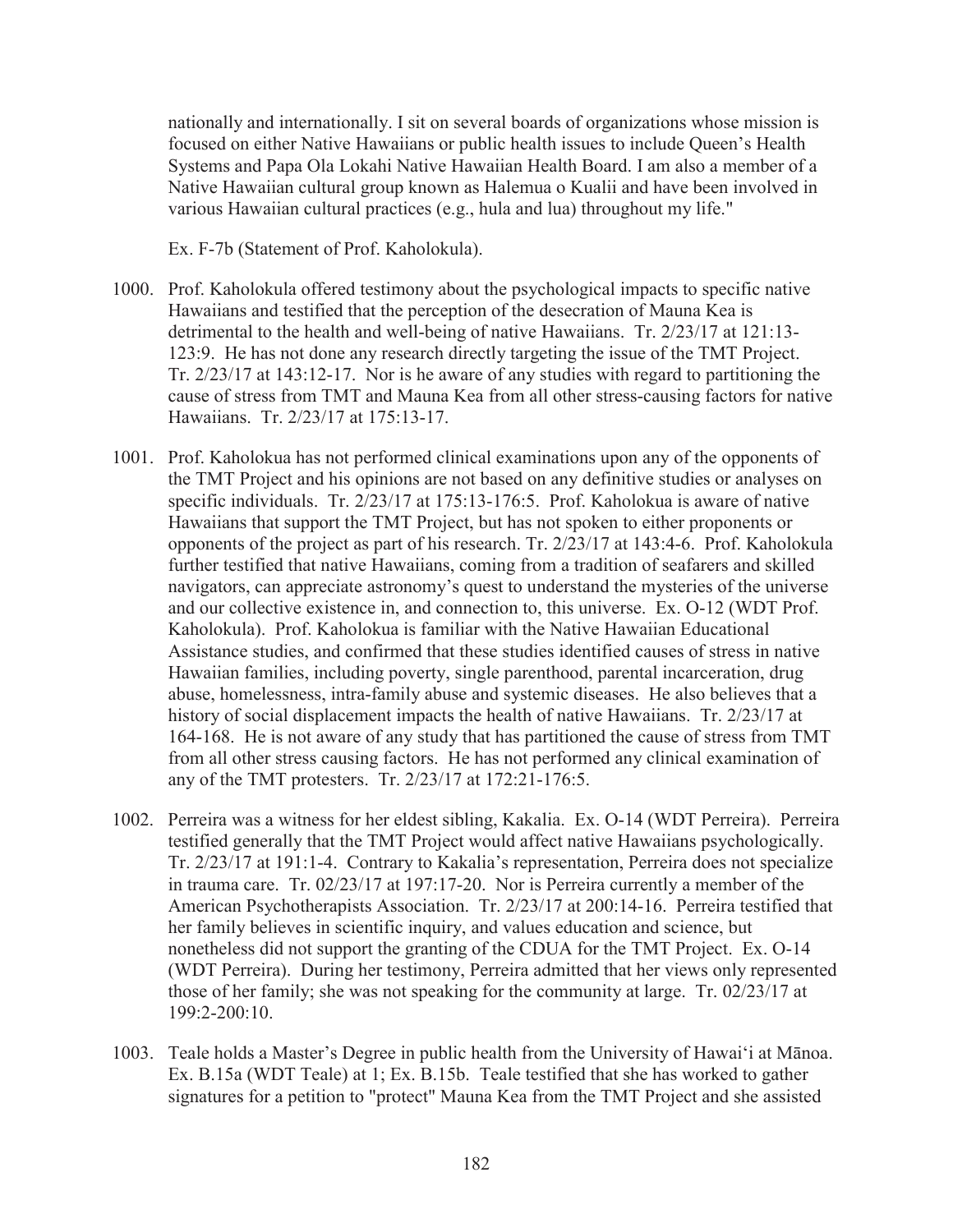125 people in filing complaints of desecration of Mauna Kea with DLNR. Ex. B.15a (WDT Teale) at 4. In terms of public health, Teale testified that the TMT Project is having trauma-related impacts upon the community, including a surge of heart attacks, stroke and other impacts from stress, especially among cultural practitioners associated with Mauna Kea. Ex. B.15a (WDT Teale) at 5.

- 1004. Kihoi testified that she is a victim of prior domestic violence and suffered physical and emotional trauma, as well as deep psychological and emotional pain from that violence. Ex. F-1 (WDT Mehana Kihoi) at 1. Kihoi was present during the April 2, 2015 and June 24, 2015 protests on Mauna Kea, and admitted to standing in the road to block the TMT vehicles from accessing the site. Tr. 2/14/17 at 78:16-80:12, 99:4-12. Similarly, S. Kihoi testified generally about her daughter's trauma arising from domestic violence and the healing process through Mauna Kea. Ex. F-2 (WDT Sarah Kihoi); Tr. 2/14/17 at 157:11- 160:2.
- 1005. Public opinion surveys referenced in the hearing demonstrated a majority of citizens supported the construction of the TMT Project, notwithstanding the protests of a select few who claim political or other reasons outside the traditional concepts of public health, safety and welfare. *See*, *e.g.*, Ex. I-1.
- 1006. Additional considerations designed to impact the concerns of the general public over safety and health concerns were fully considered by the CDUA and its supporting documents, addressed in more detail below.
- 1007. The TMT Observatory facilities will use a zero-discharge sanitary waste system. All sanitary wastewater will be collected, held in tanks designed for that purpose, and transported off the mountain for treatment and disposal at facilities approved by the State of Hawai'i Department of Health. WDT White at 12; WDT Hayes at 24-25; WDT Nance at 1.
- 1008. All solid waste will be collected and stored indoors in closed trash containers and will be disposed of appropriately off of Mauna Kea. TIO has committed to developing and implementing a Waste Minimization Plan and Materials Storage/Waste Management Plan and to implementing recycling measures to reduce and appropriately manage solid waste disposal. WDT White at 12; WDT Hayes at 25-26.
- 1009. In handling all hazardous materials, TIO will comply with existing federal and state laws. Hazardous materials will be stored in areas with secondary containment that will capture any material that may accidentally escape the primary storage unit. The TIO will utilize Environmental Protection Agency-licensed contractors to transport any hazardous waste off of Mauna Kea to be disposed of appropriately. WDT White at 12; WDT Hayes at 24- 26.
- 1010. Although not a hazardous waste, mirror washing wastewater will be treated in a manner similar to hazardous waste, will be stored in units with secondary containment, and will be regularly transported off-site and off the mountain for appropriate treatment and disposal. WDT White at 12-13; WDT Hayes at 24-25; (Dr. Sanders) Tr. 1/3/17 at 75:8-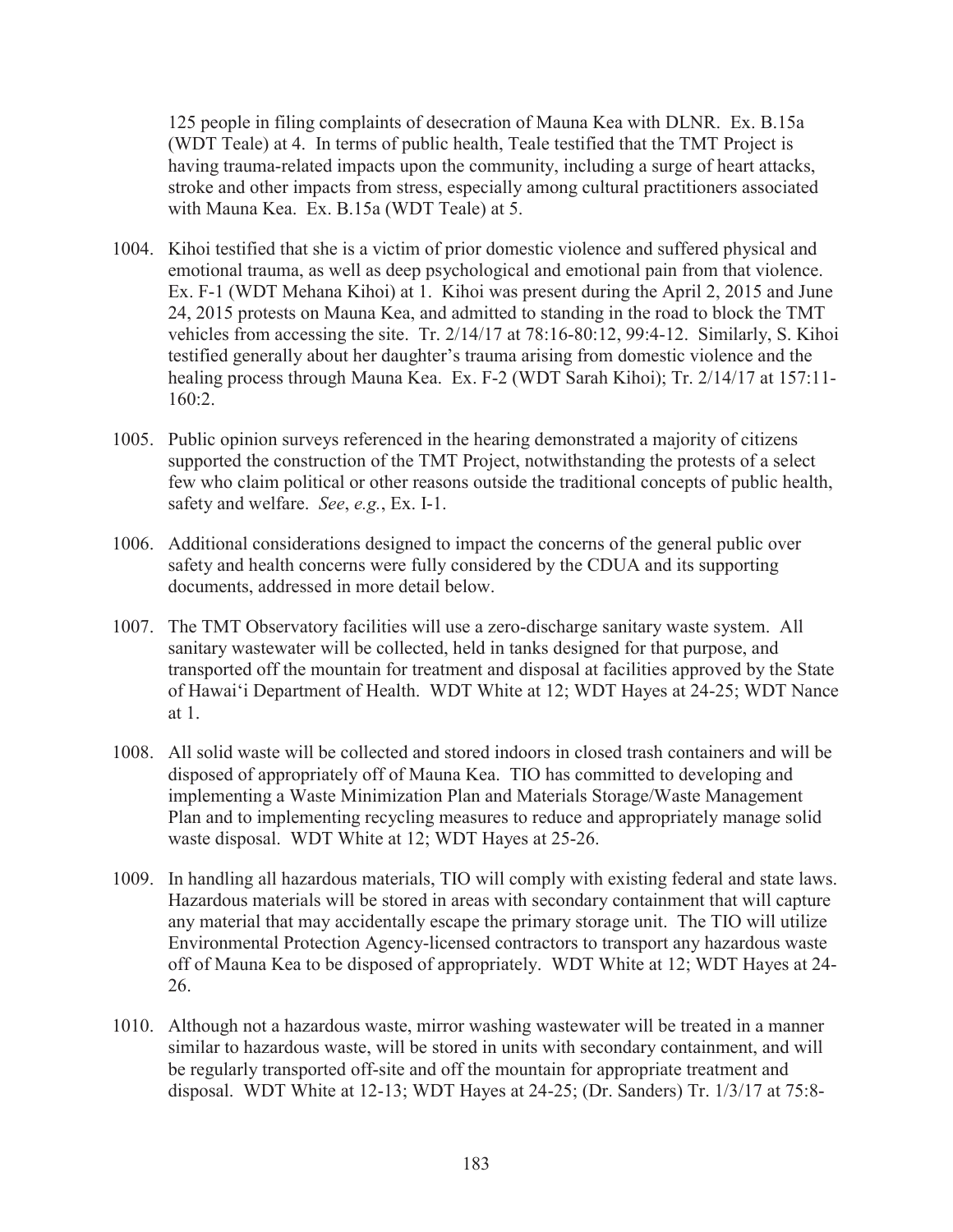76:9; Ex. A-3/R-3 at 3-234.

- 1011. There have been allegations of oil leaks from heavy machinery at the project site by party C. Freitas, and her witnesses, Rosier and Munroe. Dr. Sanders testified that some of the alleged oil leaks were just moisture from condensation. He further testified that all of the alleged leaks were addressed appropriately. A drip pan is placed next to each piece of machinery to catch oil leaks. Any oil that spattered to the ground was removed by removing the material, dirt, and rocks around the drip pan. The amount of material was very small and fit in a Ziploc bag. (Dr. Sanders) Tr. 1/3/17 at 23:22-25:16.
- 1012. Nanci Munroe, a witness called by Opposing Intervenor C. Freitas, is someone who has joined protectors of Mauna A Wakea. In her words:

"I was born in Portland, Oregon & raised in Tucson, Arizona. I moved to Hawai`i in August 1976 to attend college at the University of Hawaii at Hilo. I enrolled in prerequisite courses for the Dental Hygiene Program at University of Hawai`i at Manoa, as well as classes in Hawaiian language with Pua Kanahele & Hawaiian studies with Aunty Edith Kanaka`ole, who gave me the Hawaiian name of Nohea. I was hired at GTE Hawaiian Telephone Company in Hilo on April 24, 1979. I was accepted into the dental hygiene program in Vancouver, Washington in August of 1979, but declined. I was able to continue attending classes part-time at UH-Hilo from which eventually earned an Associate of Arts degree in Liberal Arts in 1984 at a point for which I would have only required 15 more credit hours to earn a Bachelor's degree. I retired from Hawaiian Telcom in Honolulu on August 10, 2012 with over 33 years of service. Since then I also have done some part-time work for Laulima Title Search & Claims.

\*\*\*

On approximately April 14, 2015 I joined other protectors of Mauna A Wakea at Hale Pōhaku in anticipation of resumption of work for the Thirty Meter Telescope project. I stayed most nights on the Mauna until approximately June 28, 2015. I began to document activities on the Mauna with my cell phone and shared on social media almost daily. I began a routine of regular site visits with others on Monday mornings to the location of the TMT Access Road to monitor any activity for which we may have been unaware of during the previous week. As security guards were always on duty at the top of the TMT Access Road preventing access to walk on the portion of the road which appeared to have been already ripped & graded, we would hike beyond the construction zone delineated by stanchions & wire over difficult terrain of both a`a & pahoehoe types of lava in order to view the equipment which had remained there from the initial attempts to create the road. There were two excavators & two bulldozers on the new TMT Access Road, and I was able to photograph each of these pieces of machinery with evidence of some type of dark, apparently liquid substance leaking from each of them. In addition, there was a large truck with a trailer type of rig on the Mauna Kea road from which the TMT Access Road began which had 2 very large "oil leaks" nearby. It is unknown what type of liquid was leaking from the equipment, whether it was some type of motor oil, transmission oil, or some other oil or fuel used in heavy machinery, I refer to them as "oil leaks". There were no mitigation measures visible. The four machines on the TMT Access Road each had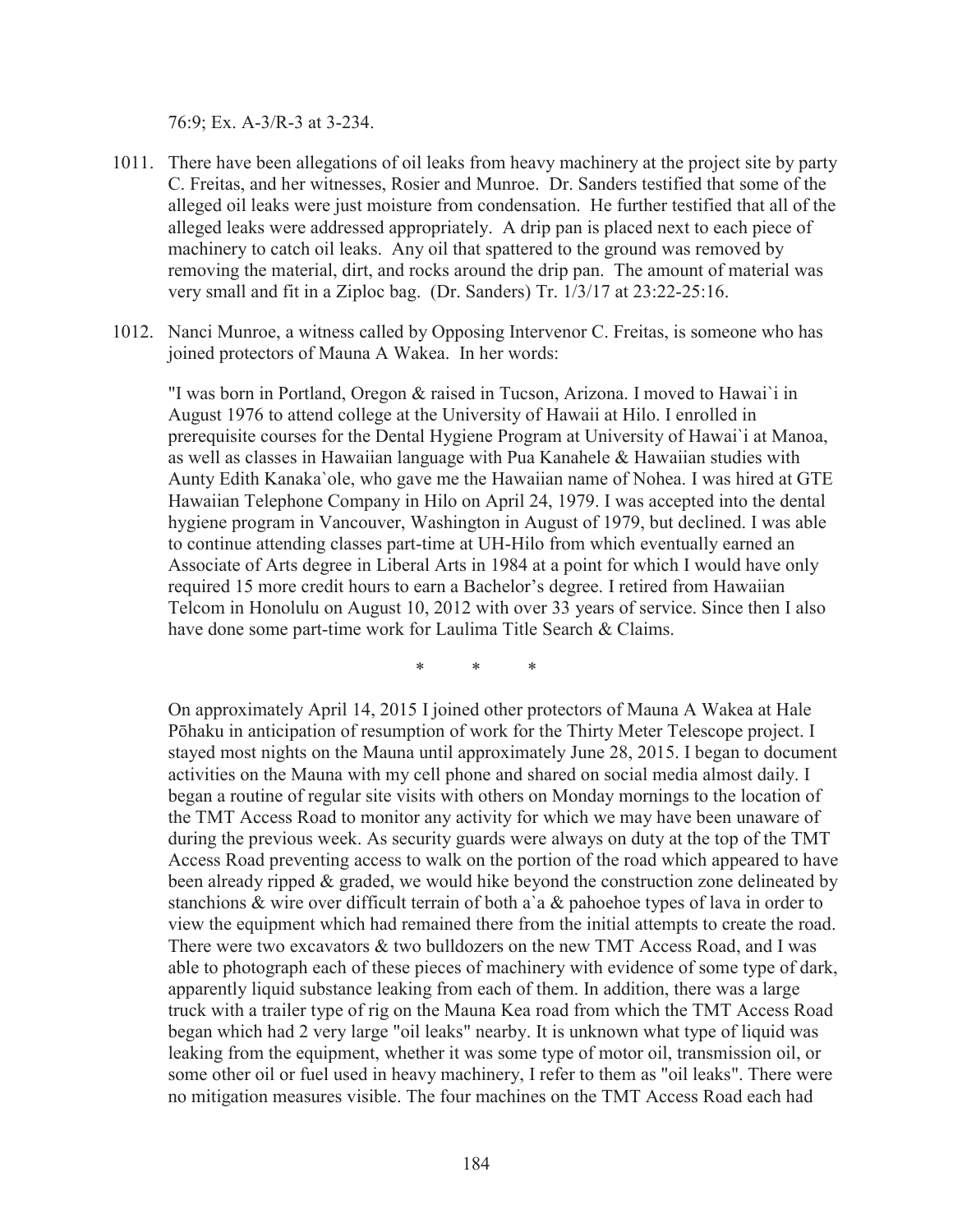some type of absorbent pad, or pads, held down with loose rocks, which to me would be best described as looking like training pads for puppies, or incontinence pads used on beds for medical patients. On at least one bulldozer, the pad had been blown loose to the point that it was no longer effective in catching the oil, which then leaked onto the ground. One at least one bulldozer there were pads above the 'tractor' treads as well as below, indicating that the volume of leakage was more than what the upper pad could absorb, so an additional pad was required below. Under one of the excavators was some type of rectangular yellow tray which appeared to me to be similar to what may be used to drain oil into from an automobile during a regular oil change but on a larger scale."

WDT of Nanci Munroe of evidence of oily substance leaking from machinery at the site of the TMT Access Road in May & June of 2016; Ex. S-14.

- 1013. Munroe took photos related to the purported oil spills and of some absorbent material near heavy machinery which was established to collect oil, but apparently some had missed the pads. *See* Exs. S-14e, S-14f, S.14g, S-10, S-11, S-12; (Munroe) Tr. 02/16/17 at 189:2- 195:17. She could not identify the source of the fluid leak in one of the photos purportedly showing an oil leak (Ex. S-9). (Munroe) Tr. 02/16/17 at 213:24-214:1. Munroe took a sample of the alleged oil spills but never tested the sample. (Munroe) Tr. 02/16/17 at 189:2- 195:17. Munroe further testified that the oil spills were not located on the TMT Project site, but rather on the loop road at the very head of the TMT Access Way. (Munroe) Tr. 02/16/17 at 205:2-14, 206:1; *see* Exs. S-9, S-10, S-14c.
- 1014. The drip trays and absorbent pads in Ex. S-14e and S-14f are standard construction drip pans and equipment used for heavy equipment. Munroe did not research those equipment prior to making her allegations, but has some knowledge that they are used for that purpose. (Munroe) Tr. 02/16/17 at 214:2-215:17.
- 1015. OMKM has a set of best management practices for construction activities and as part of the means and methods that the contractors will need to implement during construction. (Munroe) Tr. 02/16/17 at 213:19-23.
- 1016. Rosier testified that she previously hauled equipment for Goodfellows and is familiar with hydraulic systems. She also testified that Goodfellows is a "really good" company. (Rosier) Tr. 02/16/17 at 244:6-9.
- 1017. Rosier testified that the aquifer on Mauna Kea is going to be exposed to oil spill if the TMT Project is developed, however she presented no evidence to support that conclusory statement. (Rosier) Tr. 02/16/17 at 223:22-231:3.
- 1018. The noise generated by the TMT Observatory will be below the daytime Class A allowable limits (55 dBA) at a distance of 270 feet from the heating, ventilation, and air conditioning ("**HVAC**") system. The sound does not project very far under most conditions. Tr. 10/25/16 at 173:18-25. Anyone standing at least 270 feet from the TMT Observatory HVAC system during the day will not be exposed to noise levels exceeding the Class A daytime standard. WDT Hayes at 27-28; Ex. A-1/R-1 at 4-36; Ex. A-3/R-3 at 3-179.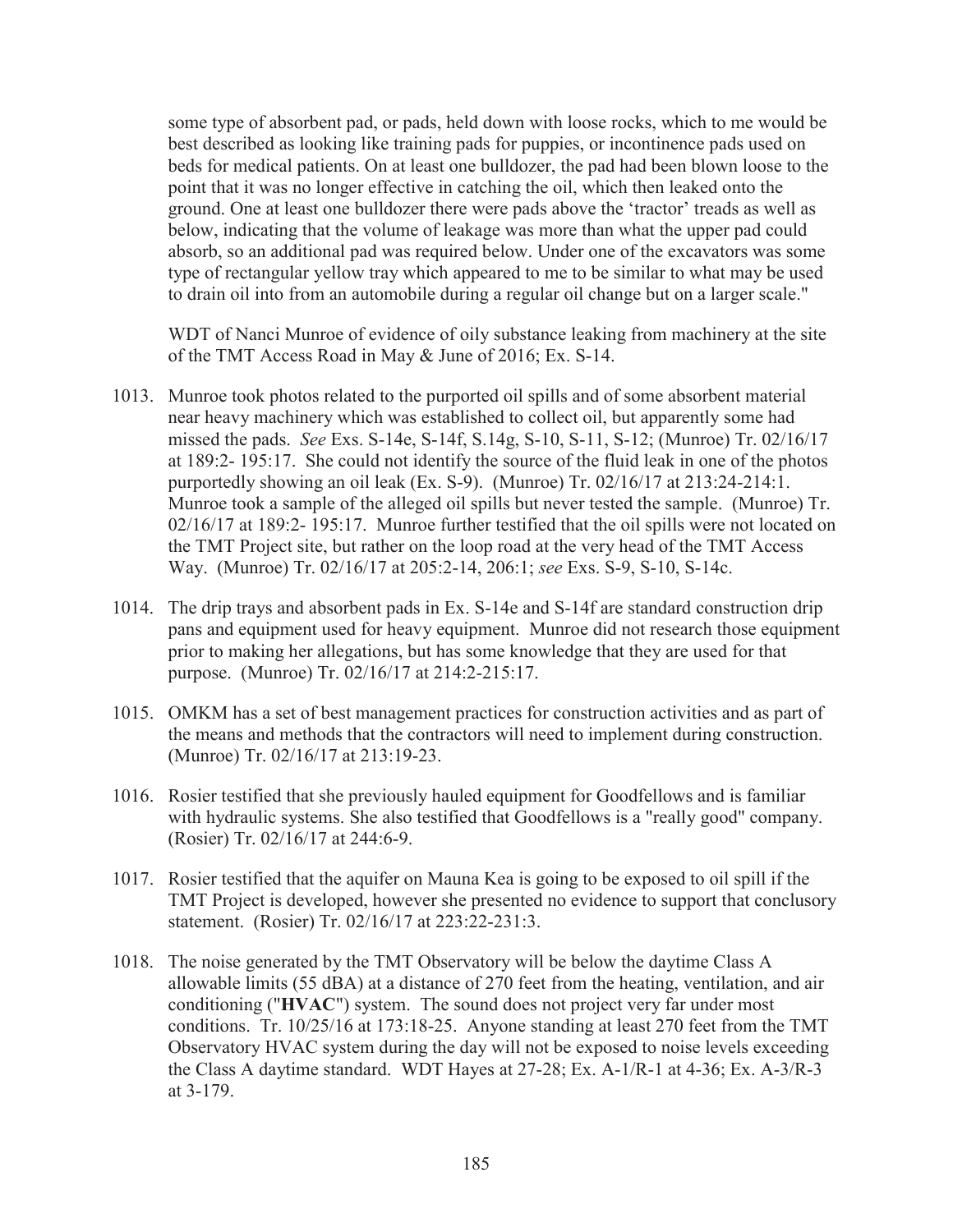- 1019. The noise generated by the TMT Observatory will be below the nighttime Class A allowable limits (45 dBA) at a distance of 850 feet from the HVAC system. Anyone standing at least 850 feet from the TMT Observatory HVAC system during the night will not be exposed to noise levels exceeding the Class A nighttime standard. WDT Hayes at 27-28; Ex. A-3/R-3 at 3-179.
- 1020. Identified noise-sensitive areas in the summit region, including the trailhead and summit of Pu'u Wēkiu/Kūkahau'ula, Lake Waiau, and Pu'u Līlīnoe, are more than 850 feet from the TMT Observatory HVAC system. WDT Hayes at 28; Ex. A-3/R-3 at 3-179.
- 1021. Operation of the TMT Project will not contribute to a noticeable increase in noise levels at the identified recreational sites in the surrounding area recognized as sensitive to noise. WDT Hayes at 28. The TMT Project will implement several mitigation measures with regard to noise, including: (1) placing HVAC equipment indoors; and (2) furnishing the openings between the interior of the TMT Observatory and the outdoors, such as air intake locations, with measures like acoustical louvers to reduce noise discharging outside of the Observatory. WDT Hayes at 28; WDT White at 13; Ex. A-3/R-3 at 3-180 to 3-181.
- 1022. The method used to regulate and mitigate construction noise relies on the State of Hawai'i Department of Health's rules and generally accepted standards. (White) Tr. 10/24/16 at 33:4-34:5. There will be a temporary impact to recreational visitors who expect to traverse near the construction site during construction. Tr. 10/25/16 at 175:15- 20; Ex. A-3/R-3 at 3-179 to 3-180.
- 1023. Overall, the TMT Project will not detrimentally affect the ambient noise levels or result in a substantial degradation of environmental quality in noise-sensitive areas, and therefore, any noise impact from the Project will be less than significant. WDT Hayes at 28; Ex. A-3/R-3 at 3-180.
- 1024. Petitioners and Opposing Intervenors also point to the testimonies of Townsend, Ward, Prof. Fujikane, C. Freitas, and Fergerstrom, in contending that the TMT Project will be materially detrimental to the public health, safety, and welfare.
- 1025. Townsend testified that during the 2011 site visit, she observed heavy machinery, construction material, the clatter of telescope operations, and trafficked roads. Ex. B.03a (WDT Townsend) at 2. She also testified that she found it challenging to find a place where she was not interrupted by the noise and industrial land uses already on the summit. Ex. B.03a (WDT Townsend) at 2. Ward testified that there has been "intensified industrial land use" at the summit of Mauna Kea, and there currently exists view plane obstructions, and noise at the summit, including sounds from observatory air conditioning, blowers, generators, vehicles and industrial activity. Ex. 17a (WDT Ward) at 2-3.
- 1026. During the September 2016 site visit, there was little noticeable ambient noise from the existing telescopes. Moreover, other than the participants in the site visit itself, there was minimal traffic on the roads. There were no heavy machinery operations or construction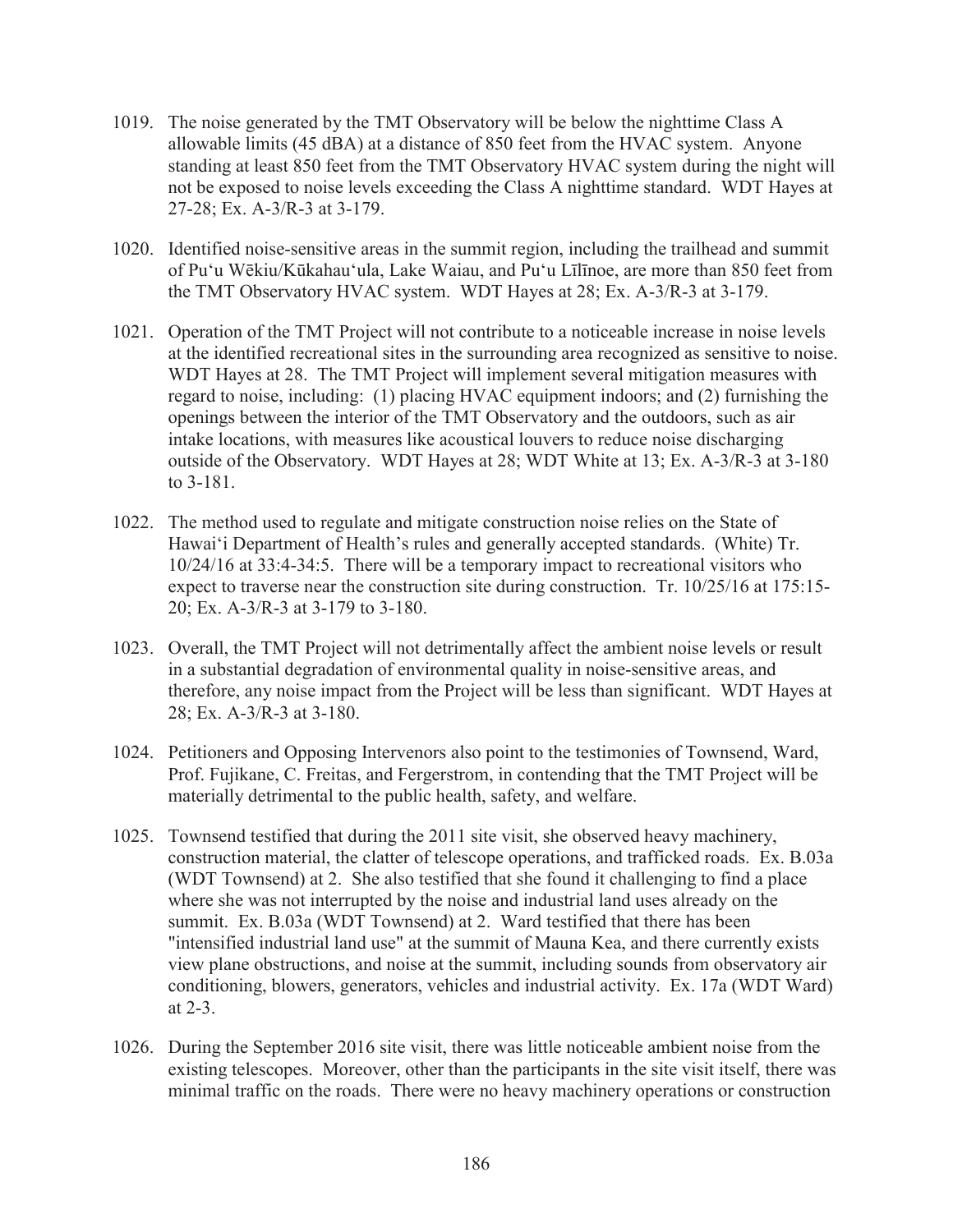activity at the TMT Project site at the time of the September 2016 site visit, although some machinery was present but was not being used at the time.

- 1027. Prof. Fujikane testified that the 5,000-gallon tanks that will be placed underground along with the 2,000-gallon tank that will be used to store fuel are detrimental to public health and that the CDUA's plan regarding the tanks is inadequate. Tr. 1/9/17 at 230:5-230:22.
- 1028. C. Freitas testified as to the potential dangers of using the Manitowoc 2250 Crane for construction activities on Mauna Kea. C. Freitas testified that the high winds on Mauna Kea may cause the crane to tip, thereby endangering public health, safety, and welfare. Tr. 2/21/17 at 88:22-97:18. However, C. Freitas acknowledged that the cranes come with an anemometer (wind measuring device) and that the Manitowoc 2250 product guide instructs operators to lower and secure the boom when certain wind speeds are exceeded. Tr. 2/21/17 at 139:3-140:16.
- 1029. C. Freitas also testified as to her general concerns regarding the use of heavy machinery on unpaved roads, and the potential risk for landslides or other damage to the roads. Tr. 2/21/17 at 101:7-102:21.
- 1030. Fergerstrom testified that the TMT Project will cause some underground caves to collapse, but did not provide any credible evidence to support his assertion. Tr. 1/23/17 at  $231:6-7.$
- 1031. Certain protestors blocked the access road by standing in the road, placing rocks in the road, and building ahu and rock walls in the road in 2015 for the purpose of halting preconstruction activities and vehicular traffic. *See* Tr. 3/2/17 at 284:5-22; (Prof. Johnson) Tr. 02/16/17 at 92:2-10; (Munroe) Tr. 02/16/17 at 183:12-20; (Prof. Johnson) Tr. 02/16/17 at 94:7-11; Ex. A-157; Ex. A-158; Ex. A-159. W. Freitas admitted that ahu construction on the roadway created a public health and safety issue. Tr. 3/2/17 at 284:11-22. Similarly, Prof. Johnson admitted that persons standing in the middle of the road for the purpose of stopping vehicular traffic posed a health and safety concern. Tr. 2/16/17 at 94:7-11.
- 1032. The TMT Project will provide long-term employment in Hawai'i County for a wide range of positions including engineers, software and information technology engineers, scientific support, staff to maintain equipment, administrative personnel, and public outreach personnel. It is anticipated that TMT Observatory operations will need up to 140 full-time employees. The TMT Project will also result in the creation of additional employment opportunities by contracting for work and services with local companies, including for services such as web site design and construction of the TMT Project. The TMT Project is committed to hiring as many local staff as possible. Ex. C-2 (WDT Dr. Sanders) at 11; Ex. A-3/R-3 at 3-136. Moreover, the State of Hawai'i will not need to pay for the TMT Project. Rather, there will be income for the State for the duration of the sublease. (White) Tr. 10/20/16 at 109:24-110:6; WDT Dr. Hasinger at 3-4.
- 1033. The TMT Project is committed to funding a CBP and implementing a WPP. The CBP will be funded by TIO and will be administered via local charitable organizations. The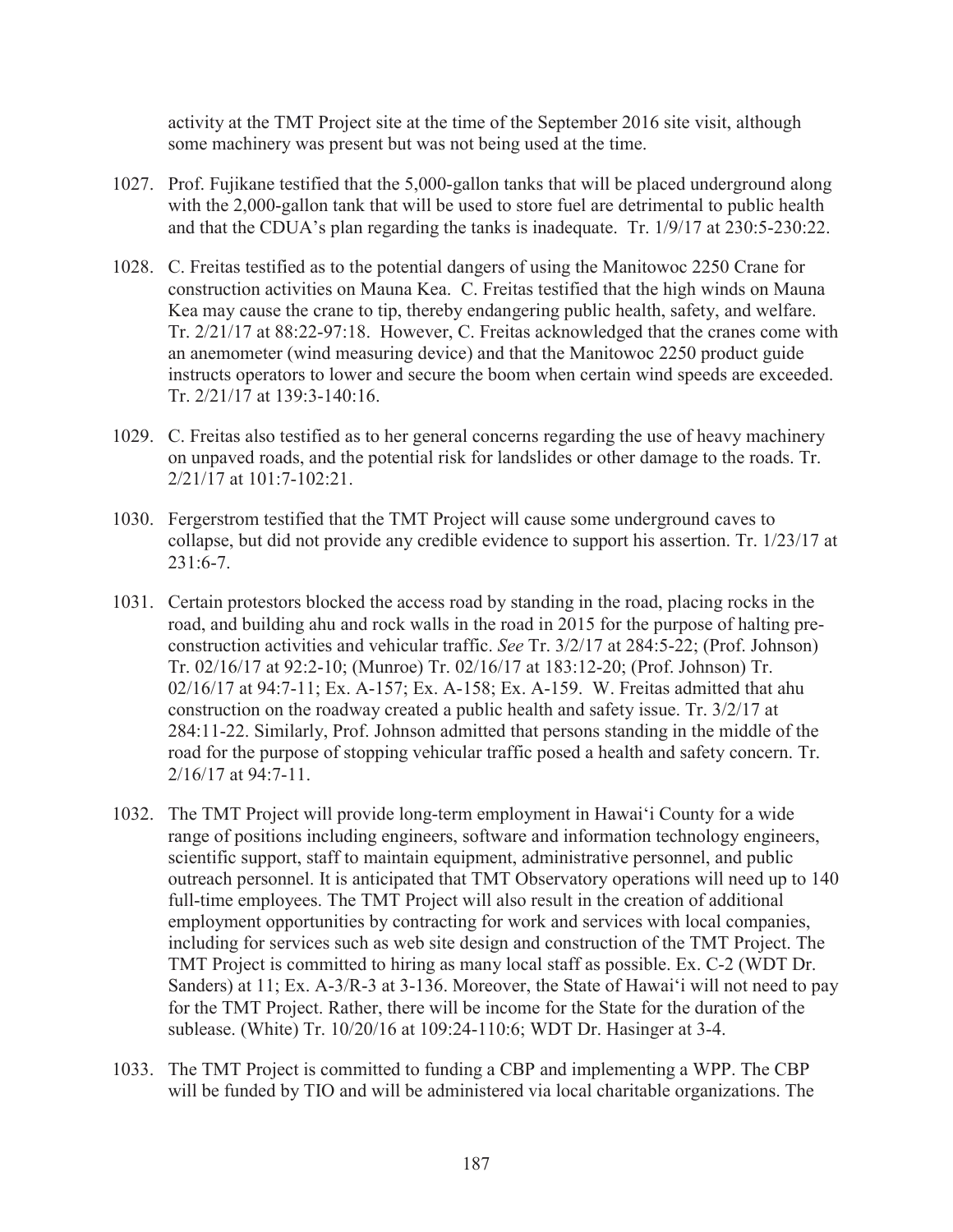THINK Fund purposes could include: (1) scholarships and mini-grants; (2) educational programs; (3) college awards; (4) educational programs specific to Hawaiian culture; (5) educational programs specific to astronomy; (6) educational programs specific to math and science; and (7) community outreach. The TMT Project is committed to partnering with UH Hilo, HawCC, and the DOE to help develop, implement, and sustain a comprehensive, proactive, results-oriented WPP that will lead to a highly qualified pool of local workers who could be considered for hiring into most job classes and salary levels. Ex. C-2 (WDT Dr. Sanders) at 13-14; Ex. A-3/R-3 at 3-137 to 3-140; WDT Dr. Hasinger at 5-6.

- 1034. The TMT Project is participating in a County of Hawai'i Workforce Investment Board initiative with the Mauna Kea observatories. The purpose of this initiative is to explore opportunities for marshaling existing community resources to introduce focused programs within the Hawai'i Island community to provide the observatories with a broader and stronger qualified local labor pool, as candidates for careers in the local astronomy enterprise. Ex. C-2 (WDT Dr. Sanders) at 14-15.
- 1035. The TMT Project has the potential to substantially benefit the public welfare. There will be direct economic benefits through construction contracts, new jobs, incoming research grants, provision of the CBP and WPP, and substantial educational benefits. There is also the less tangible but no less important benefit of increasing humanity's overall pool of knowledge about the Universe and our origins. *Id.* at 13-15; Ex. A-3/R-3 at 3-135 to 3- 140; Ex. A-7/R-7 at 60; WDT Dr. Hasinger at 1-6.
- 1036. Prof. Fujikane did not agree that the educational and employment opportunities created by the TMT Project would benefit the native Hawaiian community because she believes that the TMT Project will result in physical and emotional trauma. Tr. 1/11/17 at 61:23- 62:9. Prof. Fujikane offered no supporting evidence for this assertion. Prof. Fujikane admitted that she had never been to the TMT Project site until the September 2016 site visit. Tr. 1/11/17 at 79:8-79:16.
- 1037. Overall, the TMT Project will result in a beneficial socioeconomic impact by directly and indirectly generating new revenues for local and state economies, contributing to the State's gross domestic product, generating new employment opportunities for local residents and the State, and sharing the benefits of astronomy with the larger Hawai'i County community. Ex. C-2 (WDT Dr. Sanders) at 13-15, 18; Ex. A-3/R-3 at 3- 136.
- 1038. There are significant educational benefits that will derive from the astronomy programs that utilize the TMT Project. TMT's advanced capabilities will allow it to observe any class of astronomical objects much farther than current telescopes. TMT will be sensitive enough to see things formed billions of year ago that could never be seen using Keck. (Dr. Stone) Tr. 12/19/16 at 8:9-9:2, 14:3-16:15. TMT's reach will enable it to essentially look back in time, which will enable astronomers to answer fundamental questions regarding the origins of the universe. TMT will enable discoveries about the nature and origins of the physical world, from the first formation of galaxies in the distant past and distant regions of the Universe to the formation of planets and planetary systems today in the Milky Way Galaxy. (Dr. Stone) Tr. 12/19/16 at 15:23-16:6. TMT may also aid in the